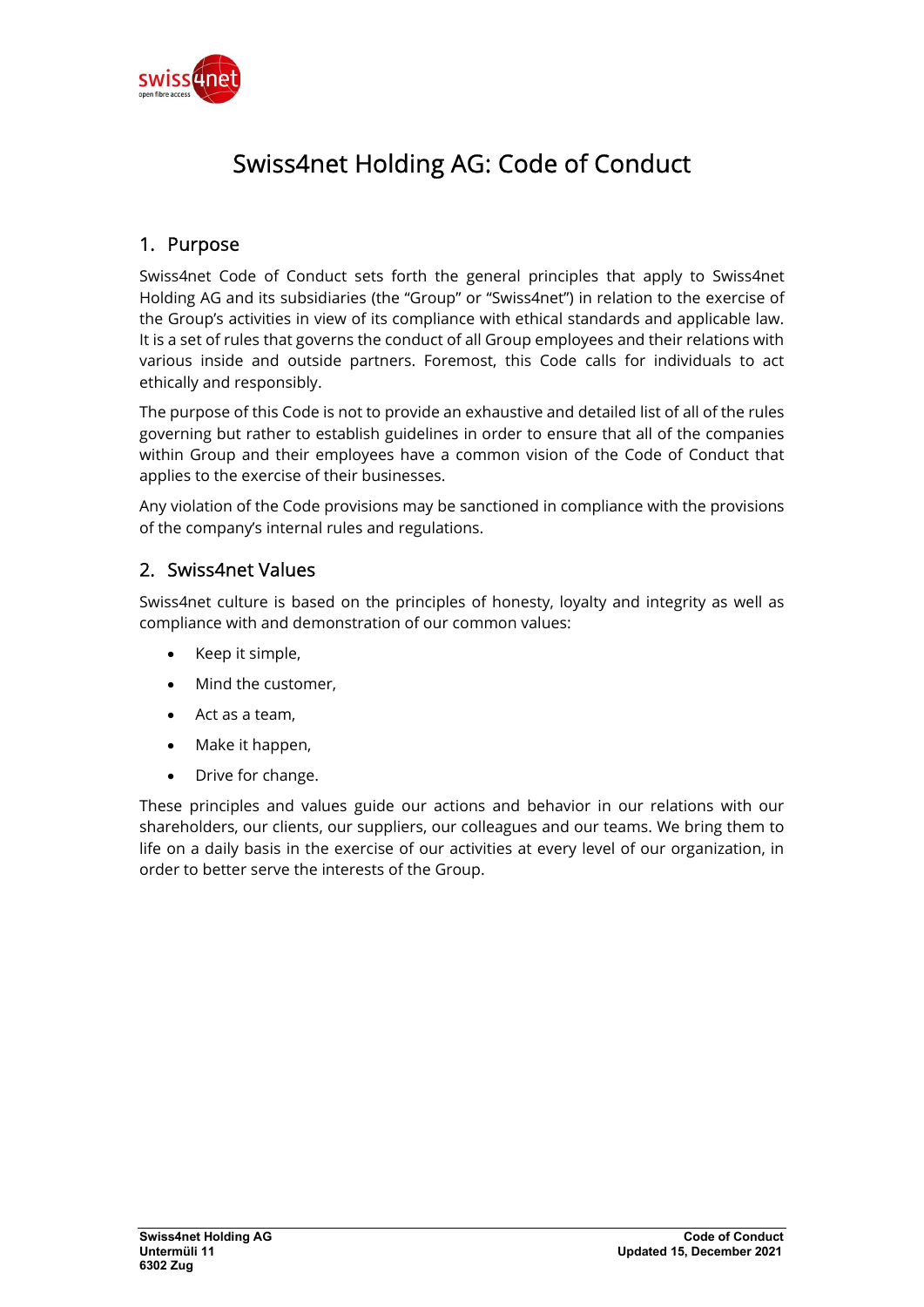

# 3. Swiss4net Relations with Employees

# a. FUNDAMENTAL RIGHTS, RESPECT FOR THE HUMAN PERSON, DISCRIMINATION AND HARASSMENT

Swiss4net complies with applicable laws and regulations pertaining to the respect of privacy, the protection of personal information and employment everywhere that it operates, in particular those that require the recognition of fundamental and union rights, the prohibition of forced or child labour, in accordance with the rules established by the International Labour Organisation.

In particular, Swiss4net refrains from using any form of discrimination based on the race, customs, age, sex, political or religious opinions, union membership or handicaps of individuals, as well as any form of harassment.

# b. WORKING CONDITIONS

Swiss4net hopes to foster teamwork, which is one of the key components of its corporate culture.

Swiss4net must provide a safe and clean working environment to each of its employees by complying with applicable law, in particular with respect to health and safety.

# c. TRAINING, PROFESSIONAL DEVELOPMENT AND EQUALITY

Swiss4net considers the development of professional skills to be essential to its success.

Swiss4net is particularly interested in:

- equal opportunity and fair treatment, based on the recognition of merit and good performance,
- the professional growth of its employees, in particular through training, internal mobility, and promotions.

# d. CONFIDENTIALITY

The confidential information made available to Swiss4net employees within the context of their professional activities must remain confidential for as long as it is not publicly disclosed by Swiss4net. Therefore, employees may not use or circulate this information outside of Swiss4net, unless expressly authorized to do so by Swiss4net or if they are required to do so by law. However, Swiss4net recognizes the freedom of expression of its employees with respect to their families.

The following information is considered to be confidential: information relating to intellectual property, Swiss4net financial information, marketing and commercial plans, the data bases, and information relating to employees. Each employee is expected to keep this information confidential even after they leave their position within Swiss4net.

# e. PROTECTION OF THE COMPANY DOCUMENTS

It is critical that the employees help preserve Swiss4net business records, follow the guidelines set forth in any document retention policies and comply with related legal and regulatory requirements. If an employee is notified that his/her documents are relevant to an anticipated or pending litigation, investigation or audit, he/she must follow the guidance set forth in the notification received from legal counsel.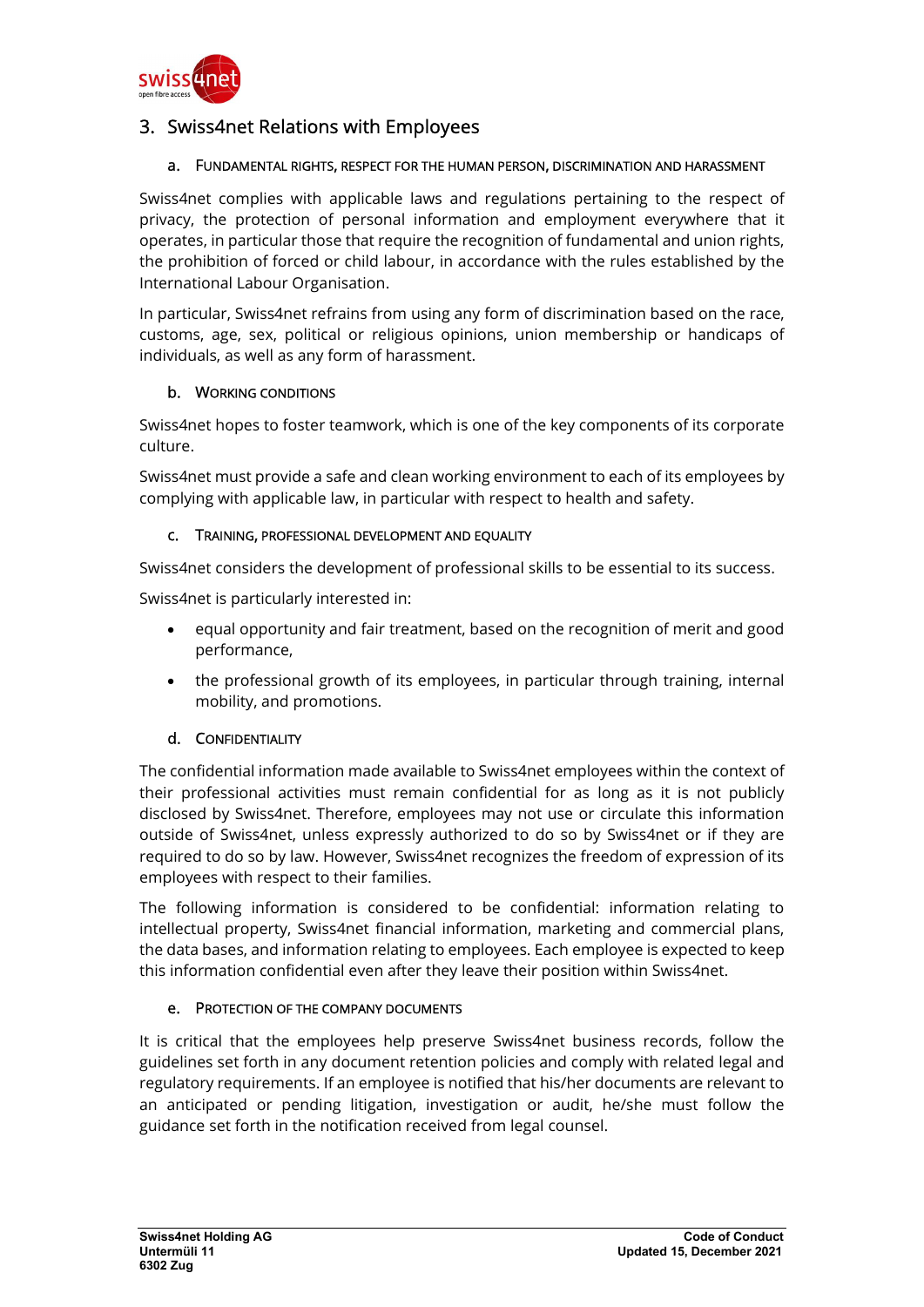

# f. JOINING THE BOARD OF DIRECTORS OR SIMILAR BODY OF ANOTHER ENTITY

Before accepting an appointment to the board or a committee of any non-Swiss4net entity, employees must receive approval from their supervisor. Prior approval is not required to serve on boards of charities or non-profit organisations or small, private family holding companies that have no relation to the company's activities.

# g. CORPORATE OPPORTUNITIES VS PERSONAL OPPORTUNITIES

Employees are prohibited from taking personal advantage of a business or investment opportunity that they become aware of through their work at Swiss4net. Employees owe a duty to the company to advance its interests when the opportunity arises and they must not compete with the company in any way.

# h. FRAUD PREVENTION

Each Swiss4net company is expected to prevent fraud and must assume this responsibility in the daily exercise of its business within its own operational structure and in accordance with local regulatory requirements. A Swiss4net Policy regarding fraud prevention has been defined and implemented, and is available on request.

# 4. Swiss4net Relations with its Outside Partners

Swiss4net relations with its outside partners must be based on mutual respect in order to facilitate dialogue and foster team spirit. It is up to each employee to act with honesty and integrity towards Swiss4net outside partners (including its competitors), and to maintain a relationship of trust, in compliance with laws and regulations. Swiss4net expects its partners to adhere to these principles as well.

# a. HONESTY OF COMMERCIAL PRACTICES

Swiss4net intends its success to be based on the quality of its products and services, using honest and legal methods. It is up to Swiss4net employees to become familiar with and comply with national and European regulations, and more generally, the laws that apply in the countries where they exercise their activities. Particular attention is paid to compliance with legal and regulatory provisions relating to competition law.

# b. SEEKING CUSTOMER SATISFACTION

Customer satisfaction is one of Swiss4net priorities, particularly as it ensures its continued existence. This satisfaction depends on consistently seeking excellence while maintaining solid relationships.

To win the confidence of its customers, Swiss4net is committed to providing them with high quality products and services that are adapted to their needs, and to respect its commitments towards such customers, within the framework of the quality control policies implemented.

# c. CONFLICTS OF INTEREST

Each employee is likely to be faced with situations in which his or her personal interest or that of the individuals or legal entities with which he or she is associated or with whom he or she is close may conflict with Swiss4net interest. One way to judge whether there is a conflict of interest is for an employee to ask oneself if a well-informed person would reasonably conclude that his/her interest in a matter could in any way influence his/her decision or performance in carrying out a duty on behalf of the company. Each employee must be vigilant to avoid the conflicts of interest that may arise in certain situations despite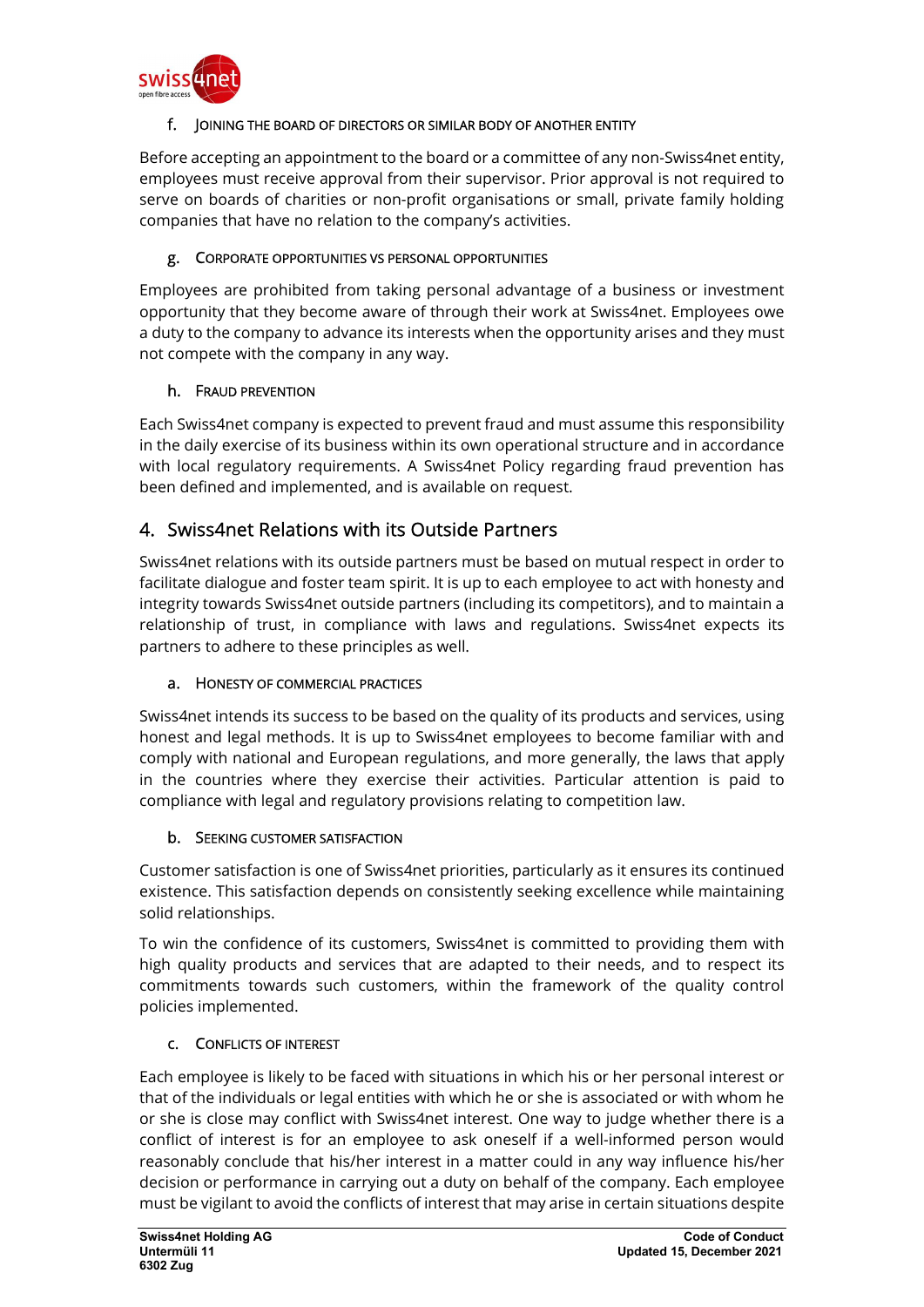

every effort being made to avoid them. If an employee cannot avoid a situation where there is a conflict of interest, it is up to that individual to bring the matter to the attention of his or her hierarchical superior and to make an informed decision, taking into account his or her duty of loyalty and integrity towards Swiss4net.

# d. STOCK TRADING CONDUCT

An employee may have access to or become aware of material non-public information, either about Swiss4net, a customer of Swiss4net or an unrelated publicly-traded entity. The employee must not use this information to gain a financial advantage for himself / herself or others, either by way of making a trade for himself / herself, "tipping" others on the information, or otherwise. Doing so is not only a violation of the Code that will result in immediate termination for cause, but is also a serious violation of securities laws and will expose any individuals involved to potential civil and criminal prosecution.

# e. GIFTS AND OTHER BENEFITS

Every Swiss4net employee has a duty of integrity and refrains from soliciting gifts or other benefits from third parties and should behave accordingly to the policies described in the Anti-bribery and Fraud Prevention Policy – Updated 15, December 2021.

# f. CORRUPTION

Swiss4net is particularly sensitive to compliance with the fundamental principles of preventing corruption and adheres to the guidelines established by the OECD. In particular, Swiss4net's policies are described in the Anti-bribery and Fraud Prevention Policy – Updated 15, December 2021.

# g. INFLUENCE PEDDLING

Swiss4net forbids any kind of influence peddling, including donations or other undue advantages offered notably to public officials or intermediaries. Swiss4net's policies are described in the Anti-bribery and Fraud Prevention Policy – Updated 15, December 2021.

# h. OUTSIDE INTERMEDIARIES

The use of outside intermediaries paid by Swiss4net should be done according in the Antibribery and Fraud Prevention Policy – Updated 15, December 2021.

Swiss4net requires its intermediaries to be bound by this Code of Conduct.

# i. PROTECTION OF CONFIDENTIAL INFORMATION

It is up to Swiss4net companies to implement provisions that protect confidential information of any nature (including relating to privacy) relating to their outside partners (clients, suppliers, etc.), so that such information may not be used illegally or inappropriately.

# j. CAUTIOUS USE OF SOCIAL MEDIA

The use of social media should be conducted in compliance with the applicable rules (laws, regulations, codes of conduct, agreements), the commitment to loyalty and the rules of precaution, safety and good conduct.

Employees should be cautious in their use of social networks (Facebook, Wikis, chat rooms, blogs, discussion groups, etc.) since their content can be accessed by anyone, indefinitely. It is critical that employees should use these tools in a sensible and respectful way, by moderating their comments, even in private circumstances.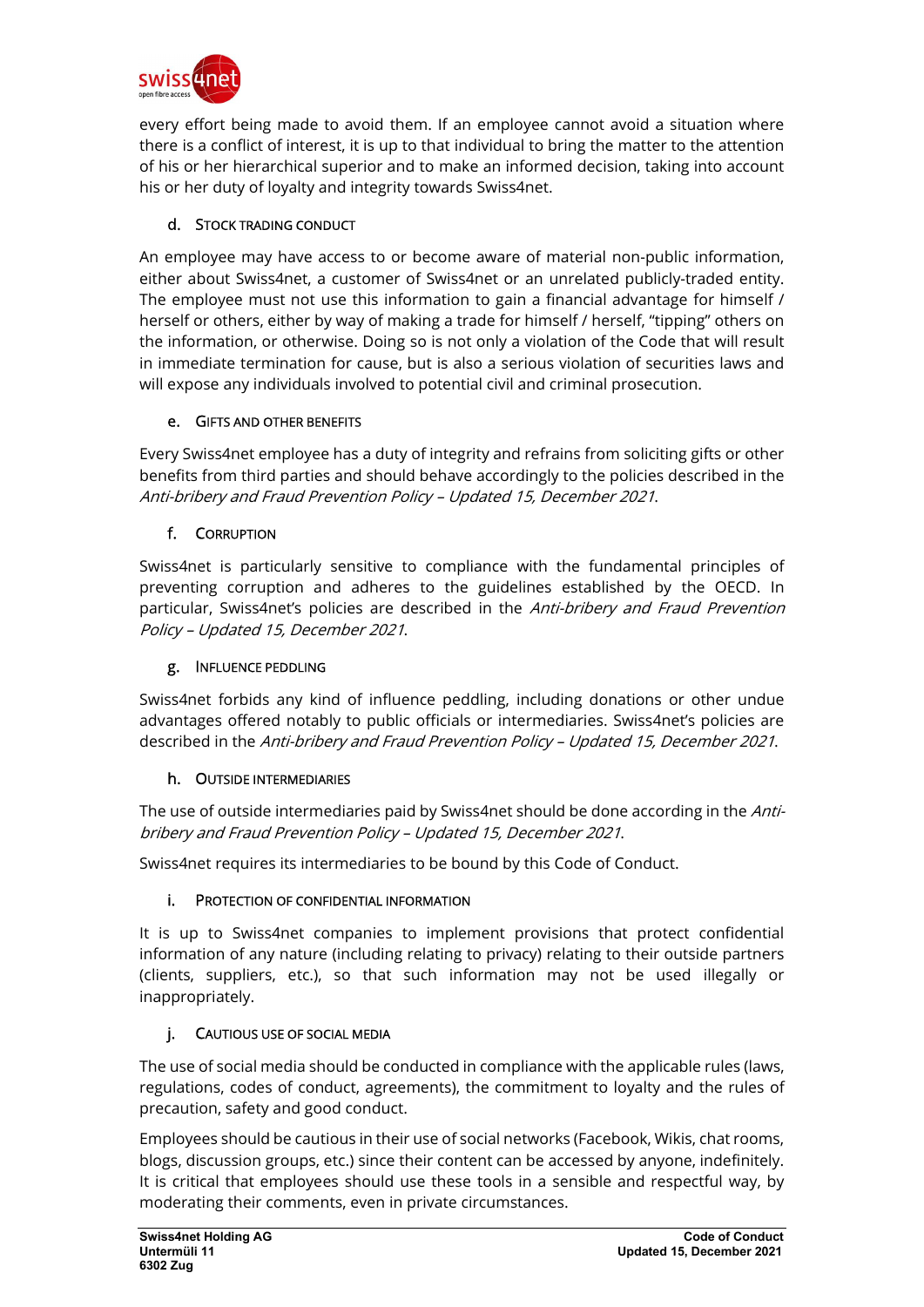

Employees who form part of social networks should particularly ensure that the confidential information they possess and identified as such, related to Swiss4net, its clients, its employees or its partners, is protected. They should also ensure that they do not harm their reputation.

Each employee should be conscious that the publication of content which disparages Swiss4net on information sharing websites, the spreading of defamatory comments against colleagues, competitors or partners in some discussion groups or blogs, and the non-authorized share of confidential information regarding Swiss4net are forbidden and can lead to sanctions, which will be proportionate to the seriousness of the acts involved.

Employees should be aware that the inappropriate use of social media can generate harmful consequences on its security, its operational efficiency, and its image. The comments, photos, publications and posts published in the social media can indeed have an impact on Swiss4net, its employees, its partners or its clients.

# k. SPEAKING TO THE PUBLIC ON BEHALF OF THE COMPANY

Employees should not make public statements on Swiss4net's behalf unless they have been designated to do so by the company, particularly towards people who seek information on Swiss4net. If a financial analyst, member of the media or other third-party contacts an employee to request information, even if the request is informal, the employee must not respond to it unless he / she is authorized to do so. In this event, the employee should refer the request to his / her supervisor or forward the request to the Managing Director.

Additionally, during their employment or directorship at Swiss4net, employees may be contacted by governmental authorities (e.g. law enforcement, securities regulators, etc.) who are seeking information from them regarding matters relating to Swiss4net. In this situation, they must contact the Managing Director who can assist them to find the right answer to their request.

# 5. Swiss4net Relations with its Shareholders and the Financial Community

Swiss4net acts respectfully towards its shareholders in order to earn their confidence.

# a. ASSET VALUATION AND FINANCIAL PERFORMANCE

Swiss4net seeks to attain a high level of asset appreciation and provides itself with the means necessary to preserve the value of its assets.

Swiss4net employees are responsible for the maintenance and the efficient use of Swiss4net assets in connection with their duties. They should take all necessary measures to preserve Swiss4net assets.

Optimal financial performance is an essential objective for all of Swiss4net employees.

# b. TRANSPARENCY OF FINANCIAL INFORMATION

Swiss4net, while protecting its own interests, is determined to provide its shareholders and the financial community, particularly its lenders if appropriate, accurate and reliable information.

Employees cooperate with the Statutory Auditors.

Those employees involved in the preparation of the reports or information to be circulated, or that communicate information concerning Swiss4net to the press, shareholders, lenders, analysts and any potential investor, must be satisfied beyond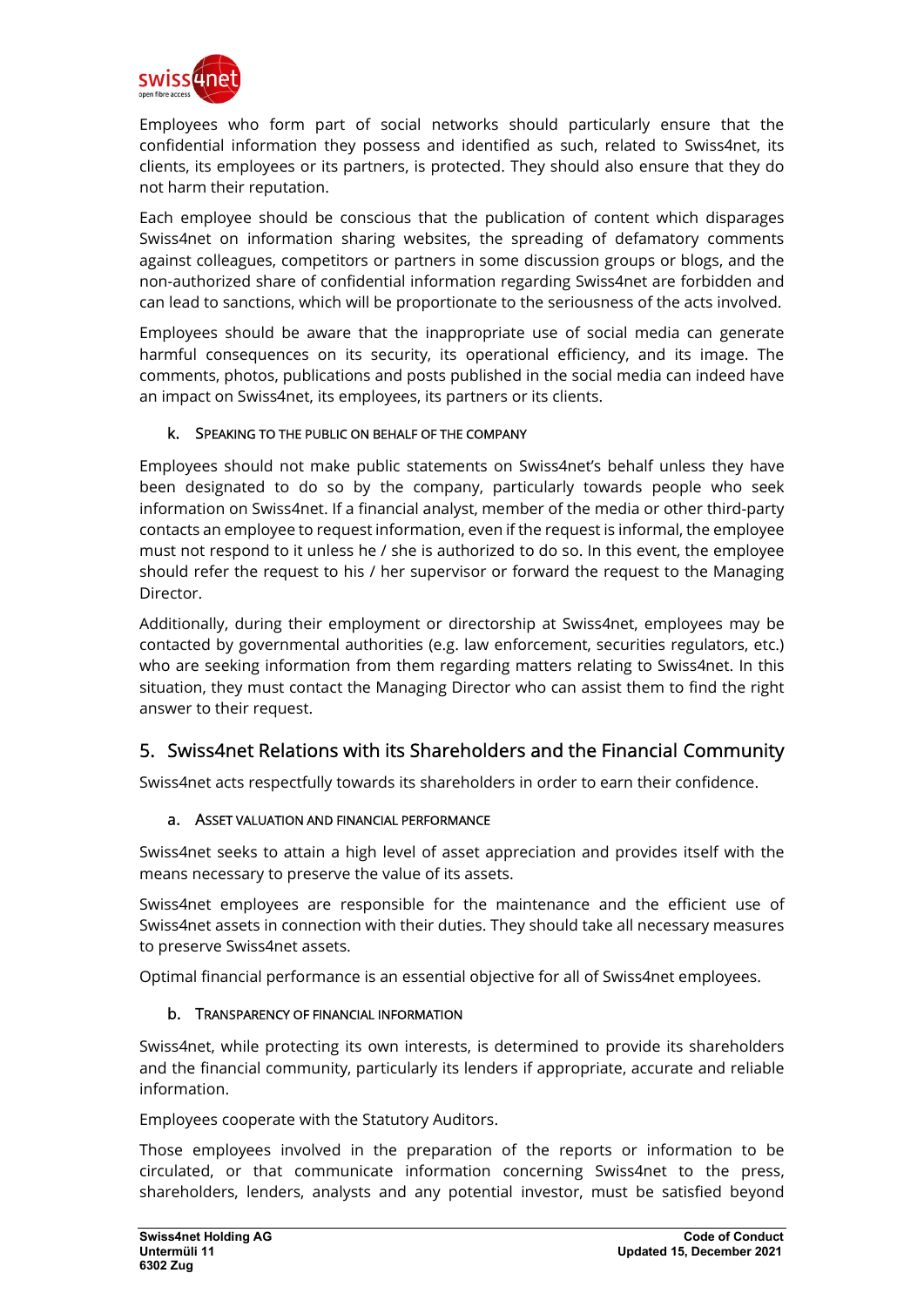

reasonable doubt that the reports or information being prepared and divulged are complete and fair and comply with all applicable regulations.

#### c. PRESERVATION OF SHAREHOLDER RIGHTS

Swiss4net continually assesses the potential risk of breaking or working against the Swiss4net contractual shareholder rights. Swiss4net employees are responsible for preserving the shareholder rights.

# 6. Swiss4net Relations with Civil Society

# a. COMPLIANCE WITH LAW

Each Swiss4net employee is responsible for ensuring that Swiss4net businesses under his or her control are exercised in conformity with the laws and regulations that apply locally, and in accordance with the principles described in this Code of Conduct.

#### b. DATA PROTECTION

Swiss4net undertakes to comply with the laws and regulations on the protection of personal data that it may be required to retain or process (relating to employees, customers, suppliers, partners, etc.).

Everyone must ensure that personal data held by them is managed in accordance with legal requirements.

#### c. ENVIRONMENTAL PROTECTION

Swiss4net is very concerned about the effects of its activities on the environment and intends to limit the environmental impact of its activities by managing them in a sustainable manner in accordance with applicable local law. Relevant policies applicable can be found in the ESG Policy – Issue 2, December 2020.

# d. POLITICAL CONTRIBUTIONS

Swiss4net refrains from directly or indirectly financing political parties or the campaigns of candidates for elected positions, as described in the Anti-bribery Policy - Issue 2, December 2020.

# e. FIGHT AGAINST MONEY LAUNDERING AND TERRORISM

Swiss4net is strongly committed to preventing the use of its operations for money laundering or any activity that facilitates money laundering, the financing of terrorism, or other criminal activities.

# 7. Compliance with Swiss4net Code of Conduct

Swiss4net recognises the importance of having an effective whistle-blowing policy to establishing a belief in Employees and Contractors and key stakeholders that Swiss4net views unacceptable conduct seriously.

#### a. UNACCEPTABLE CONDUCT

It is impossible to give an exhaustive list of activities that may constitute unacceptable conduct but broadly speaking, including but not limited to, an activity that may be:

dishonest, fraudulent or corrupt (including offering or accepting bribes);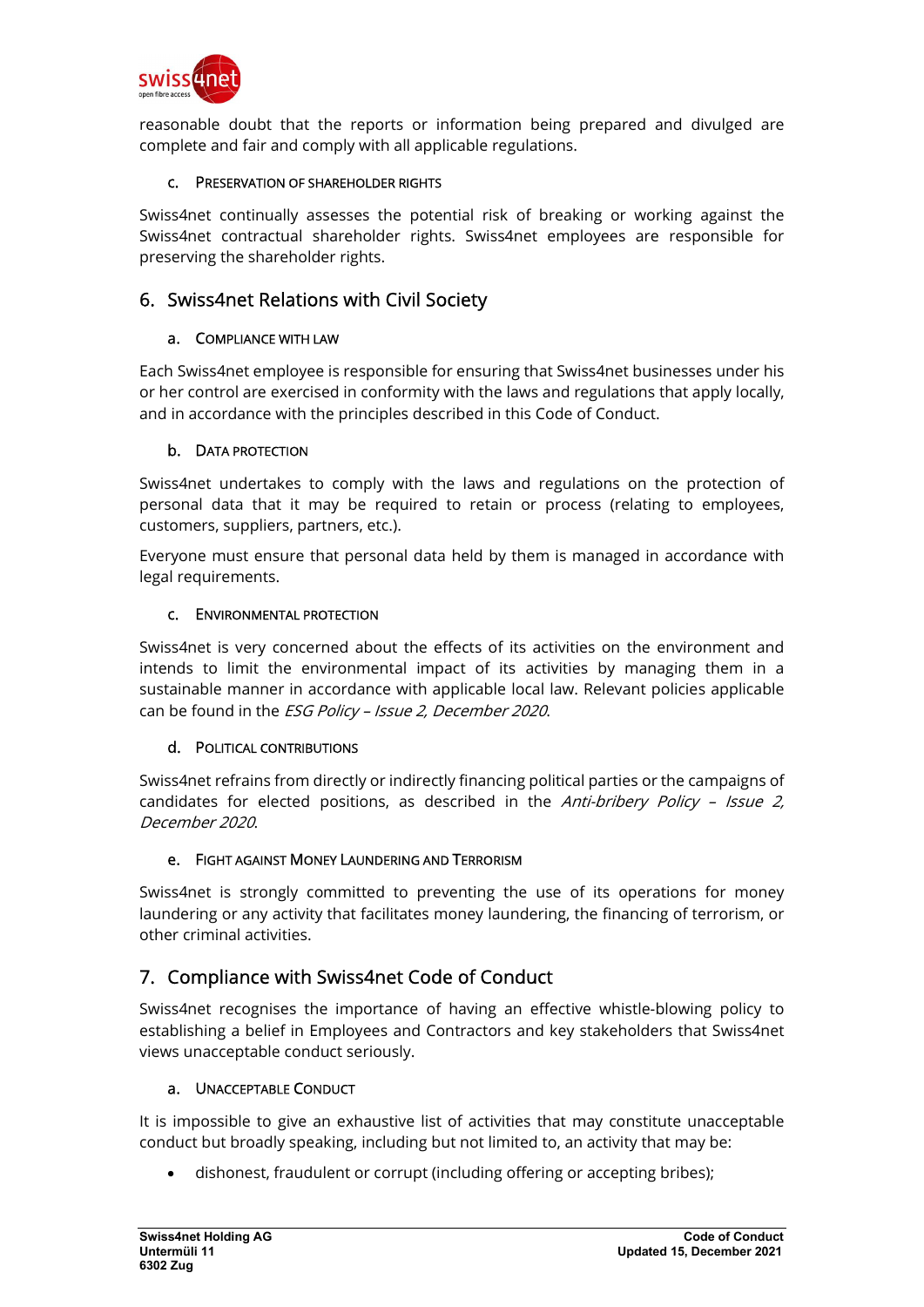

- illegal (including theft, drug sale/use, violence or threatened violence and criminal damage against property);
- in breach of any legal or regulatory obligations;
- unethical;
- other improper conduct; and
- any unsafe work-practice.

# b. OBLIGATION TO DISCLOSE UNACCEPTABLE CONDUCT

If an employee or contractor reasonably suspects that unacceptable conduct has occurred or will occur, they must disclose their suspicions to Swiss4net Managing Director or Chairman of the Board.

It is not always clear that a particular action is unacceptable conduct and employees and contractors must use their own judgement in this regard. If there are any doubts they should informally discuss the matter with the Managing Director or Chairman of the Board. If a report is made in good faith, then even if it is not confirmed by the investigation, the initial concern will be valued and appreciated and that individual will not be liable to disciplinary action. If a false report is made, maliciously or for personal gain, then disciplinary action may result.

#### c. MAKING A REPORT AND WHAT HAPPENS AFTERWARDS

A report must be made in good faith and can be made orally or in writing to the Managing Director or Chairman of the Board. Swiss4net does not expect absolute proof of the alleged conduct however the reporter will need to be able to show the reason for their concern. A request can be made to clearly set down the concerns giving rise to the report in writing, together with any supporting evidence.

Upon receiving a report, the Swiss4net Board of Dierctors shall be informed by the Managing Director or the Chairman of the Board and if in its opinion there is sufficient evidence of unacceptable conduct the matter will be investigated.

If it is decided there is not sufficient evidence of unacceptable conduct the Board of Directors must arrange for the Employee or Contractor who made the report to be informed of the decision and the reasons thereof.

# d. INVESTIGATING REPORTS

The Swiss4net Board of Directors will arrange preliminary enquiries to decide whether a full investigation is necessary. If a full investigation is necessary then, depending on the nature of the misconduct, the initial concerns will be either:

- investigated internally (by senior management); or
- referred to the appropriate external person (for example external auditors, legal advisers, the regulators or the police) for investigation.

Subject to any legal constraints, the reporting individual will be informed of the outcome of the preliminary enquiries, full investigation and any further action taken.

The person(s) nominated to conduct an investigation of the content of the report must take all reasonable steps to ensure that the investigation is kept confidential, unbiased and fair. This means: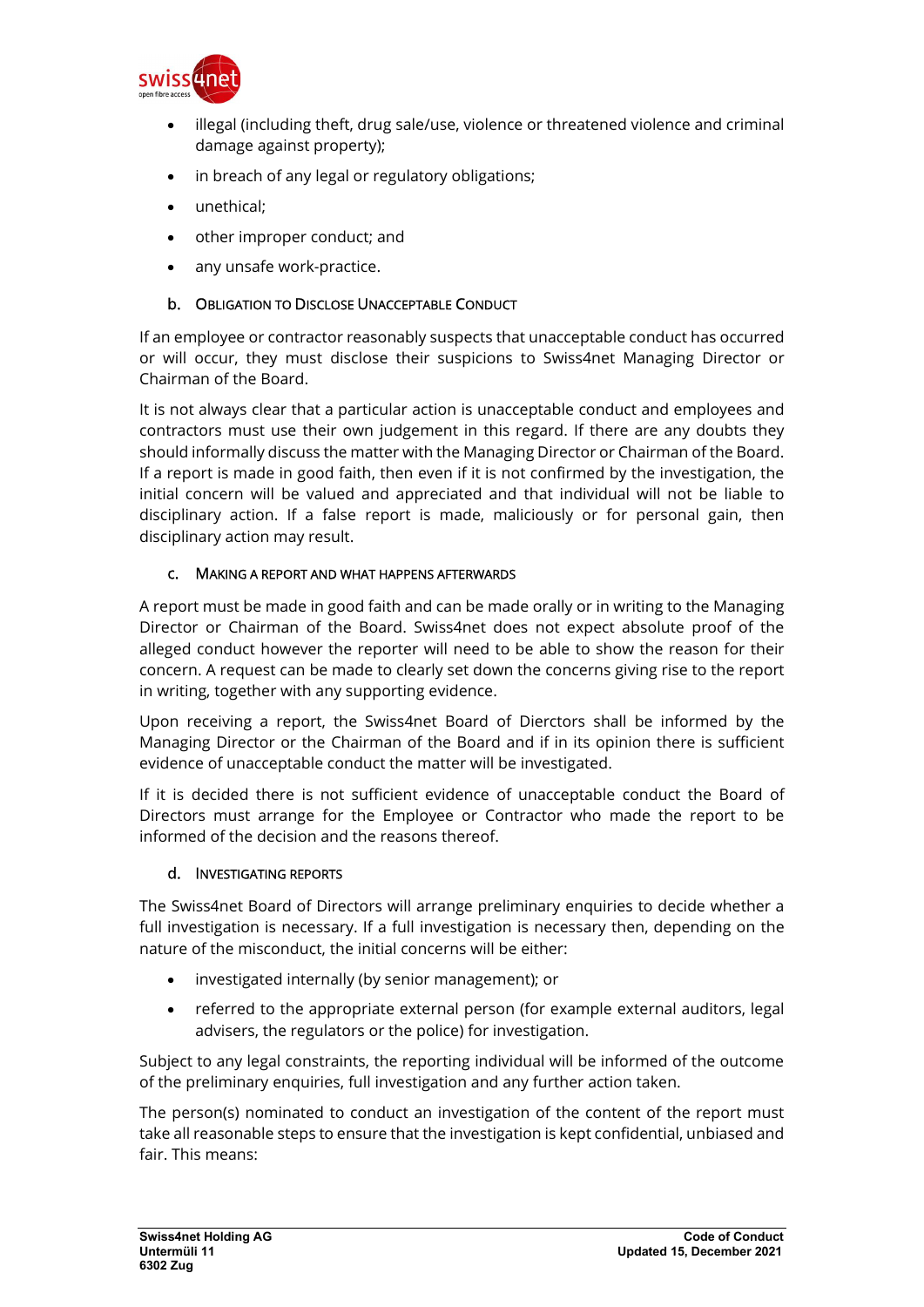

- any person who may be affected by the investigation should be made aware of the allegations and evidence against them and have the opportunity to put their case forward;
- the investigator may obtain specialist, independent advice on matters outside their area of expertise;
- all employees are required to assist the person carrying out the investigations; and
- the investigation should be carried out with due care and appropriate speed, respecting the individual confidentiality of the whistle-blower and the person(s) affected by the investigation.

The investigator will make records of interviews and other records reviewed which affect the outcome of the investigation.

# e. OUTCOME OF THE INVESTIGATION

At the end of the investigation, a report is submitted to the Swiss4net Board of Directors which should:

- summarise the conduct of the investigation and evidence;
- draw conclusions about the extent of any non-compliance; and
- recommend action to remedy any non-compliance to ensure that it does not recur.

Where allegations of unacceptable conduct made against a person cannot be sustained, that person will be advised and will be entitled to continue in their role as if the allegations had not been made.

Where an employee or contractor has committed and been involved in unacceptable conduct the Swiss4net Board of Directors will consider an appropriate course of disciplinary action. Employees or contractors will not be immune from disciplinary action merely because they have reported the conduct however the individual's conduct in making the report may be taken into account in determining what disciplinary action is appropriate.

Once the investigation is completed, a verbal report will be made available to the individual who made the report. The report will cover the findings, actions taken to the fullest extent possible within commercial, legal and confidential constraints.

If the reporting individual is unhappy with the outcome of an investigation, they may submit another report explaining why this is the case. The new concerns will then be investigated if warranted. Alternatively, the individual is entitled to pursue external avenues.

# f. PROTECTING CONFIDENTIALITY

Swiss4net is committed to maintaining the confidentiality of individuals that disclose unacceptable conduct under this policy. In order to investigate any claims and implement any necessary actions, the Swiss4net Board shall be informed of the disclosure. The Board will not disclose the individual's identity unless:

- the individual consents to the disclosure;
- the disclosure is required by law;
- the disclosure is necessary to prevent or lessen a serious threat to a person's health or safety; or